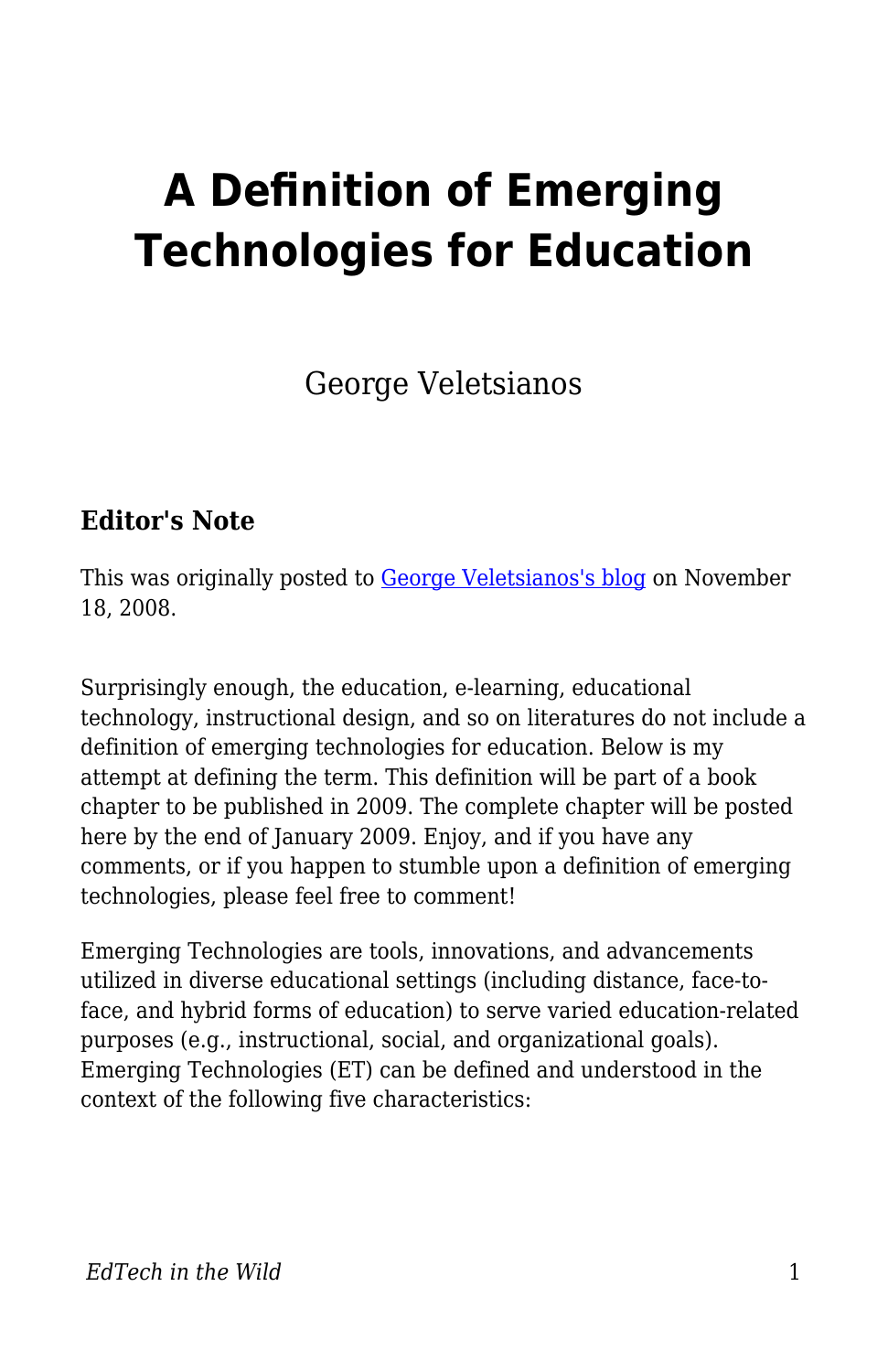### **1. ET can be, but are not necessarily, new technologies**

It is important to note that in this context the words emerging and new are usually treated as synonymous, but they may not necessarily be so. While a definition of new might be perilous and contentious, ET may represent newer developments (e.g., utilizing the motion sensing capabilities of the Wii Remote to practice surgical techniques) as well as older ones (e.g., employing open source learning management systems at higher education institutions). Even though it may be true that most emerging technologies are newer technologies, the mere fact that they are new, does not necessarily categorize them as emerging. This idea of new technologies being emerging technologies also begs the following two questions: When do technologies cease to be new? When technologies cease to be new, do they also cease to be emerging? For example, synthetic (or virtual) worlds were described as an emerging technology more than ten years ago (Dede, 1996). Today, virtual worlds are still described as emerging technologies (e.g. de Freitas, 2008). Newness, by itself, is a problematic indicator of what emerging technologies, as older technologies can also be emerging– the reasons for this will become clearer after we examine the characteristics that follow.

### **2. ET are evolving organisms that exist in a state of "coming into being"**

The word evolving describes a dynamic state of change and continuous refinement and development. Twitter, the popular social networking and micro-blogging platform, represents an illustrative example of an ET that is "coming into being." Twitter's early success and popularity would often cause frequent outages. Such issues were most noticeable during popular technology events (e.g., during the MacWorld keynote address). After a while, Twitter's outage issues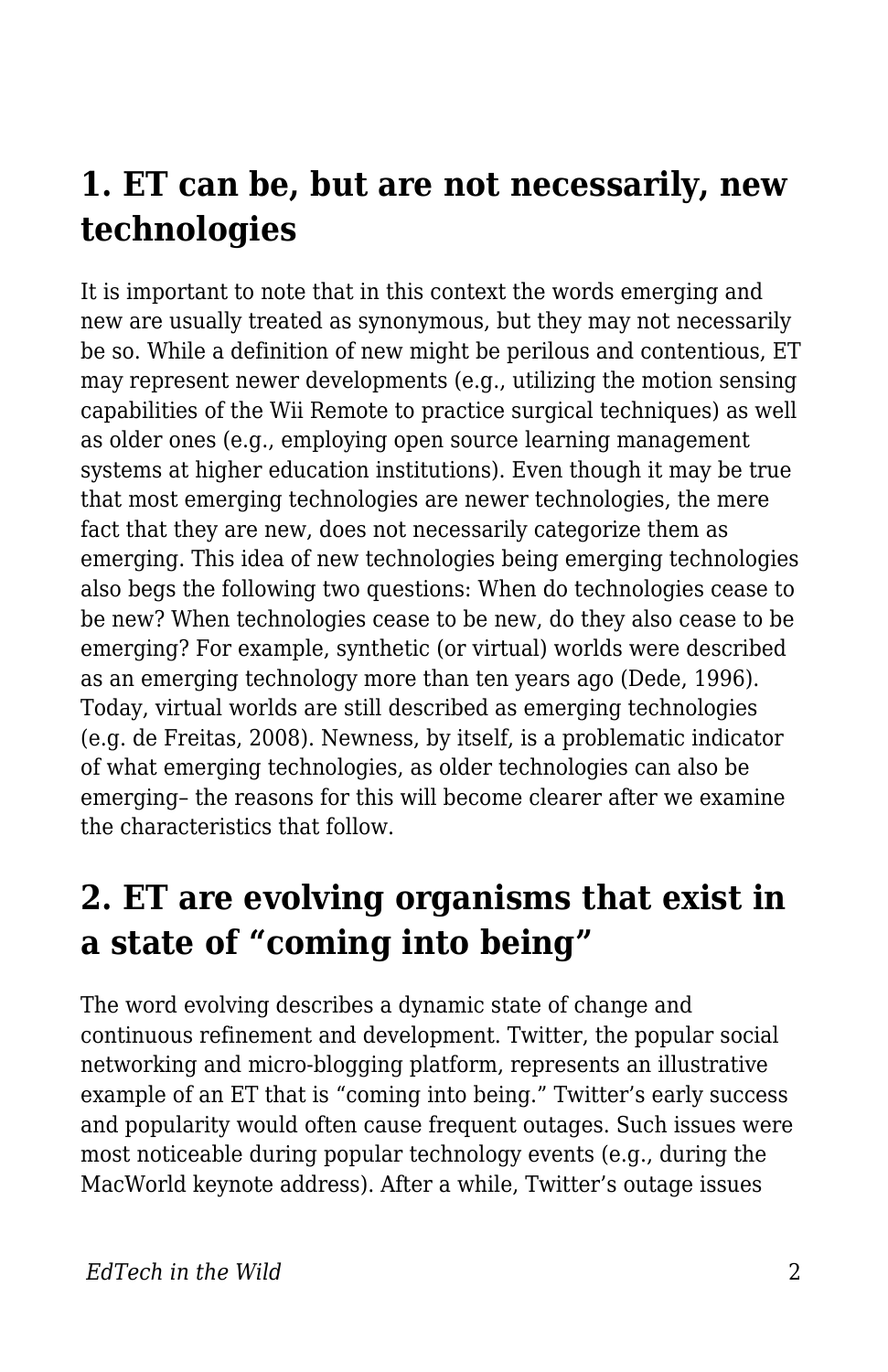were both lambasted and anticipated by the industry. When a new company moved into Twitter's old offices, an image was posted on the office door (Figure 1) as a tongue-in-cheek statement regarding Twitter's downtime and office relocation. Early attempts to satisfy sudden surges in demand included using more servers and implementing on/off switches to various Twitter features (e.g., during the 2008 WorldWide Developers Conference), while later efforts included Re-designing the application's architecture and withdrawing services (e.g., free SMS and instant messaging support). Existing in a state of evolution, Twitter continuously develops and refines its service, while maintaining its core purpose, and still being an emerging rather than an established technology.

# **3. ET go through hype cycles**

Today's emerging technology might be tomorrow's fad, and today's simple idea might be tomorrow's key to boosting productivity. While it is easy to fall into the trap of believing that today's innovations will completely restructure and revolutionize the way we learn and teach, it is important to remain critical to hype. Even though technology has had a major impact on how distance education is delivered, managed, negotiated, and practiced, it is also important to recognize that due to organizational, cultural, and historical factors, education, as a field of study and practice, is resistant to change (c.f. Cuban, 1993; Lortie, 1975). Technologies and ideas go through cycles of euphoria, adoption, activity and use, maturity, impact, enthusiasm, and even infatuation. In the end, some of today's emerging technologies (and ideas) will become stable (and staple), while others will fade in the background.

One way to describe the hype that surrounds emerging technologies and ideas for education is to observe the Hype Cycle model (Fenn & Raskino, 2008) developed by Gartner Inc. This model evaluates the relative maturity and impact of technologies and ideas and follows five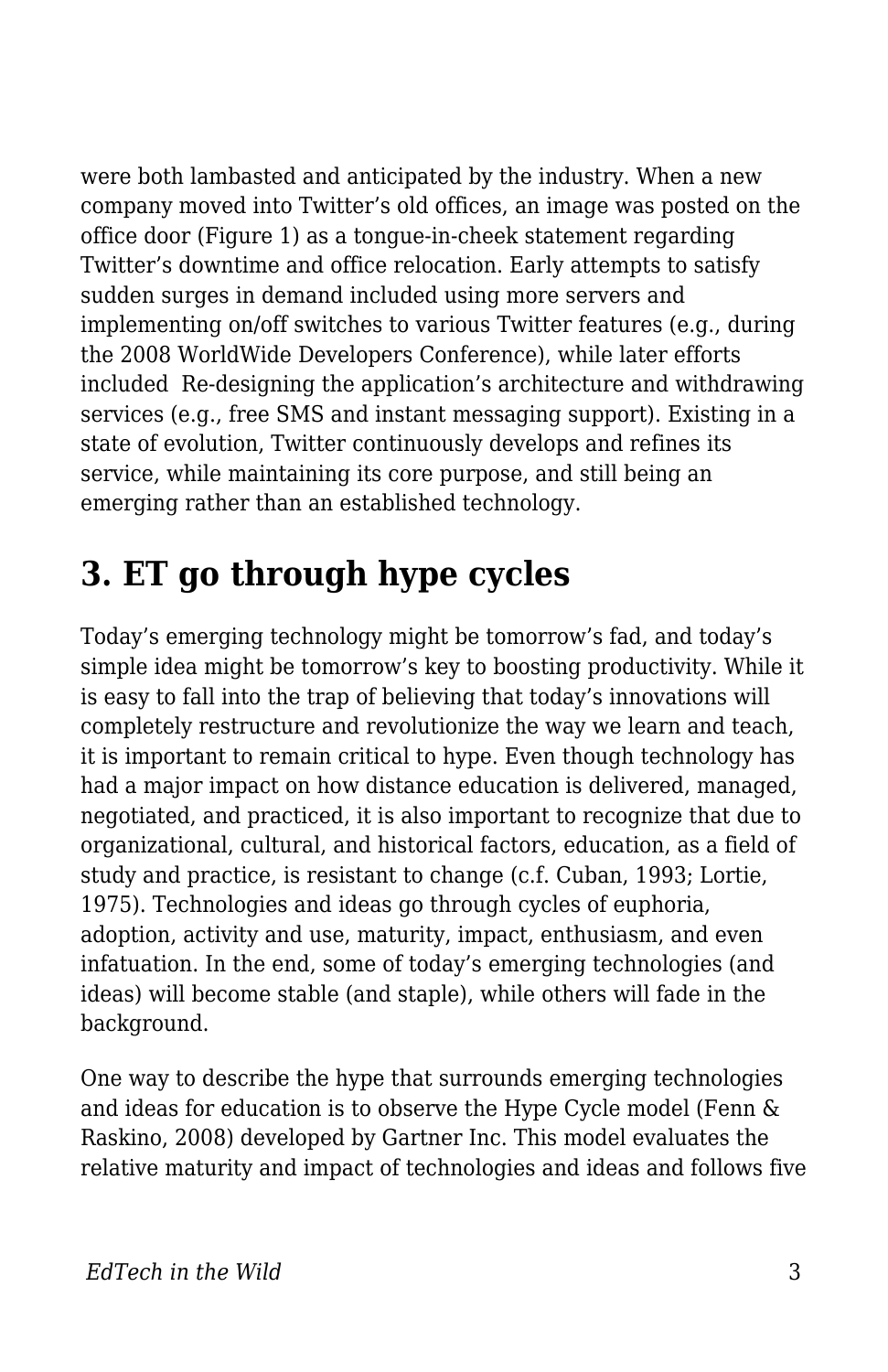stages that have been successfully applied to diverse topics (table 1). Most specific to the topic of this book are the hype cycle models developed for Higher Education (Gartner, 2008a) e-learning (Gartner, 2006), and emerging technologies (Gartner, 2008b).

#### **4. ET satisfy the "not yet" criteria**

The "not yet" criteria refer to two interrelated issues:

a. *ET are not yet fully understood*. One factor distinguishing ET from other forms of technology is the fact that we are not yet able to understand what such technologies are, what they offer for education, and what they mean for learners, instructors, and institutions. For example, what exactly is mobile learning? How does it differ from other forms of learning? What does it mean to have access to data regardless of geographic location? What are the social and pedagogical affordances of mobile learning in relation to alternative forms of learning? As a result of ET not being fully understood, a second issue arises: b. *ET are not yet fully researched or researched in a mature way*. Initial investigations of ET are often evangelical and describe superficial issues of the technology (e.g., benefits and drawbacks) without focusing on underdtanding the affordances of the technology and how those affordances can provide different (and hopefully better) ways to learn and teach at a distance. Additionally, due to the evolutionary nature of these technologies, the research that characterizes it falls under the case study and formative evaluation approaches (Dede, 1996), which, by itself, is not necessarily a negative facet of research, but it does pinpoint to our initial attempts to understand the technology and its possibilities. Nevertheless, because ET are not yet fully researched, initial deployments of emerging technology applications merely replicate familiar processes, leading critics to argue that technologies are new iterations of the media debate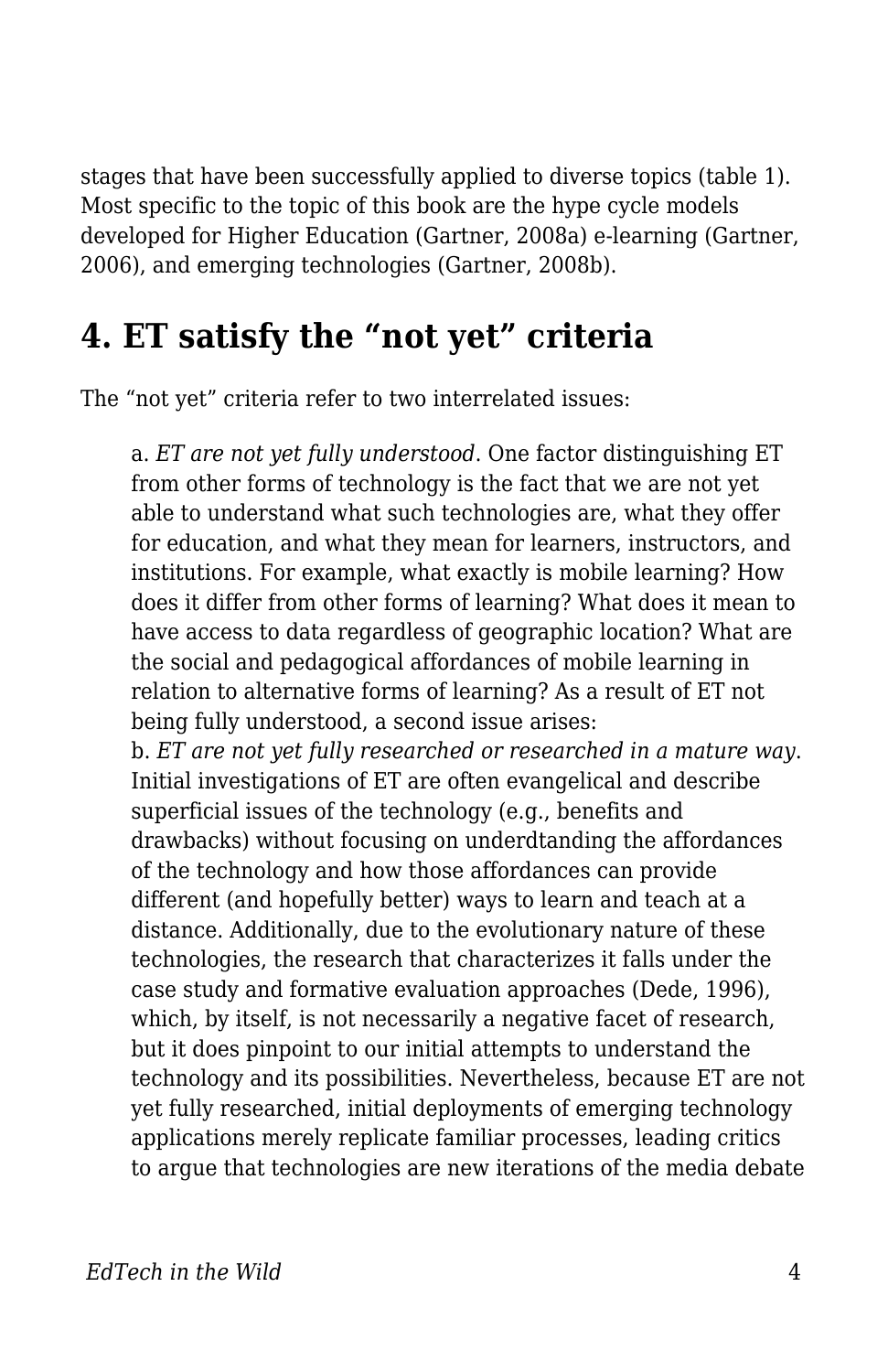(e.g., Choi and Clark, 2006; c.f. Clark, 1994; Kozma, 1994; Tracey & Hasting, 2005). Unfortunately, to a large extend, they are right – newer technologies are often used in old ways: Linear PowerPoint slides replace slideshow projectors; blogs – despite the opportunities they offer for collaboration – replace personal reflection diaries; and pedagogical agent lectures replace nonagent lectures (e.g., Choi and Clark, 2006).

## **5. ET are potentially disruptive but their potential is mostly unfulfilled**

Individuals and corporations recognize that a potential exists, but such potential hasn't yet been realized. The potential to transform practices, processes, and institutions, is both welcomed and opposed. For example, open access journals have the potential to transform the ways research and knowledge are disseminated and evaluated. While this advancement has the potential to disrupt scholarship, to date, the majority of research is still published at closed access journals and periodicals.

As I have said before, i developed the above "definition/description" because i couldn't find one in the literature. If you have one that for one reason or another i couldn't find, please feel free to add the citation/reference to the comments or send me an email. If you have any critiques, i also wouldn't mind hearing those either :)